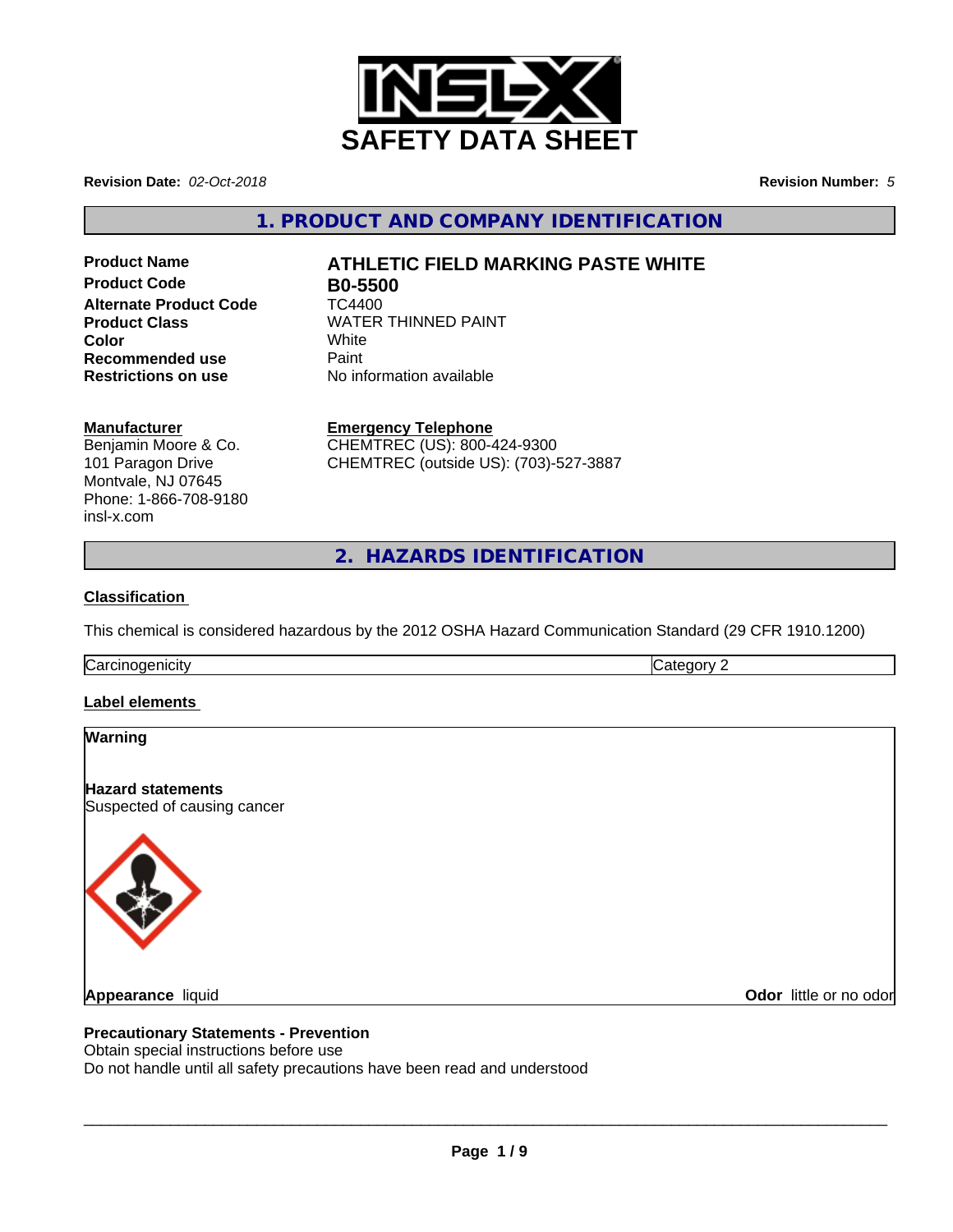Use personal protective equipment as required

#### **Precautionary Statements - Response**

IF exposed or concerned: Get medical advice/attention

#### **Precautionary Statements - Storage**

Store locked up

#### **Precautionary Statements - Disposal**

Dispose of contents/container to an approved waste disposal plant

#### **Hazards not otherwise classified (HNOC)**

Not applicable

#### **Other information**

No information available

#### **3. COMPOSITION INFORMATION ON COMPONENTS**

| <b>Chemical name</b> | <b>CAS No.</b> | Weight-% |
|----------------------|----------------|----------|
| Limestone            | 1317-65-3      | ≺∽<br>ບປ |
| Titanium dioxide     | 13463-67-7     | v        |
| Kaolin, calcined     | 92704-41-1     |          |
| Sodium nitrite       | 7632-00-0      | U.5      |

|                                                  | 4. FIRST AID MEASURES                                                                                      |  |
|--------------------------------------------------|------------------------------------------------------------------------------------------------------------|--|
| <b>General Advice</b>                            | No hazards which require special first aid measures.                                                       |  |
| <b>Eye Contact</b>                               | Rinse thoroughly with plenty of water for at least 15 minutes and consult a<br>physician.                  |  |
| <b>Skin Contact</b>                              | Wash off immediately with soap and plenty of water while removing all<br>contaminated clothes and shoes.   |  |
| <b>Inhalation</b>                                | Move to fresh air. If symptoms persist, call a physician.                                                  |  |
| Ingestion                                        | Clean mouth with water and afterwards drink plenty of water. Consult a physician<br>if necessary.          |  |
| <b>Most Important</b><br><b>Symptoms/Effects</b> | None known.                                                                                                |  |
| <b>Notes To Physician</b>                        | Treat symptomatically.                                                                                     |  |
|                                                  | 5. FIRE-FIGHTING MEASURES                                                                                  |  |
| <b>Suitable Extinguishing Media</b>              | Use extinguishing measures that are appropriate to local<br>circumstances and the surrounding environment. |  |

**Protective Equipment And Precautions For** As in any fire, wear self-contained breathing apparatus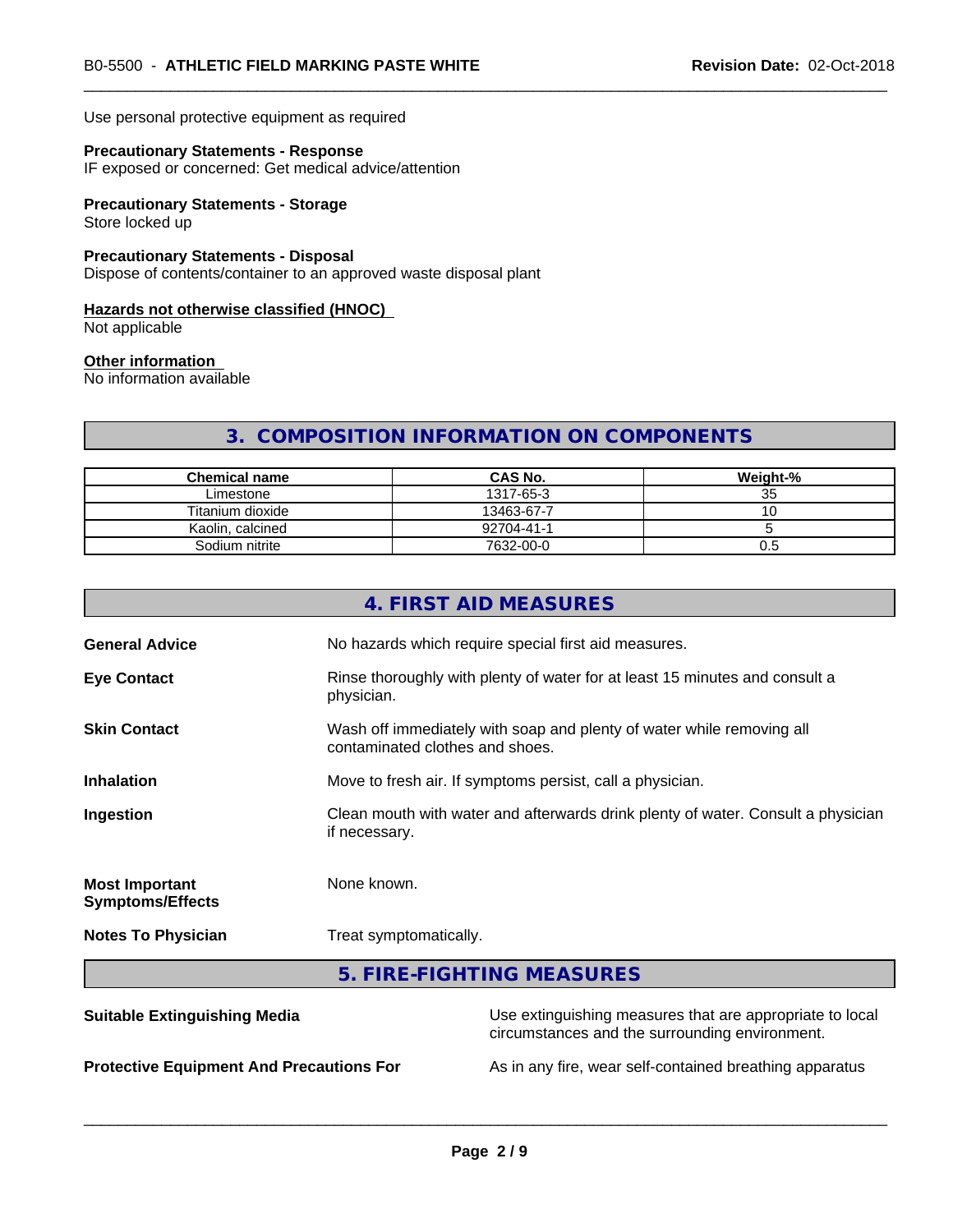| <b>Firefighters</b>                                                              | pressure-demand, MSHA/NIOSH (approved or equivalent)<br>and full protective gear. |  |
|----------------------------------------------------------------------------------|-----------------------------------------------------------------------------------|--|
| <b>Specific Hazards Arising From The Chemical</b>                                | Closed containers may rupture if exposed to fire or<br>extreme heat.              |  |
| <b>Sensitivity To Mechanical Impact</b>                                          | No.                                                                               |  |
| <b>Sensitivity To Static Discharge</b>                                           | No.                                                                               |  |
| <b>Flash Point Data</b><br>Flash Point (°F)<br>Flash Point (°C)<br><b>Method</b> | Not applicable<br>Not applicable<br>Not applicable                                |  |
| <b>Flammability Limits In Air</b>                                                |                                                                                   |  |
| Lower flammability limit:<br><b>Upper flammability limit:</b>                    | Not applicable<br>Not applicable                                                  |  |
| Health: 1<br><b>NFPA</b><br><b>Flammability: 0</b>                               | <b>Instability: 0</b><br><b>Special: Not Applicable</b>                           |  |
| <b>NFPA Legend</b><br>0 - Not Hazardous                                          |                                                                                   |  |

- 1 Slightly
- 2 Moderate
- 3 High
- 4 Severe

*The ratings assigned are only suggested ratings, the contractor/employer has ultimate responsibilities for NFPA ratings where this system is used.*

*Additional information regarding the NFPA rating system is available from the National Fire Protection Agency (NFPA) at www.nfpa.org.*

#### **6. ACCIDENTAL RELEASE MEASURES**

| <b>Personal Precautions</b>      | Avoid contact with skin, eyes and clothing. Ensure adequate ventilation.                                                                                                         |
|----------------------------------|----------------------------------------------------------------------------------------------------------------------------------------------------------------------------------|
| <b>Other Information</b>         | Prevent further leakage or spillage if safe to do so.                                                                                                                            |
| <b>Environmental precautions</b> | See Section 12 for additional Ecological Information.                                                                                                                            |
| <b>Methods for Cleaning Up</b>   | Soak up with inert absorbent material. Sweep up and shovel into suitable<br>containers for disposal.                                                                             |
|                                  | 7. HANDLING AND STORAGE                                                                                                                                                          |
| <b>Handling</b>                  | Avoid contact with skin, eyes and clothing. Avoid breathing vapors, spray mists or<br>sanding dust. In case of insufficient ventilation, wear suitable respiratory<br>equipment. |
| <b>Storage</b>                   | Keep container tightly closed. Keep out of the reach of children.                                                                                                                |
| <b>Incompatible Materials</b>    | No information available                                                                                                                                                         |
|                                  |                                                                                                                                                                                  |

#### **8. EXPOSURE CONTROLS/PERSONAL PROTECTION**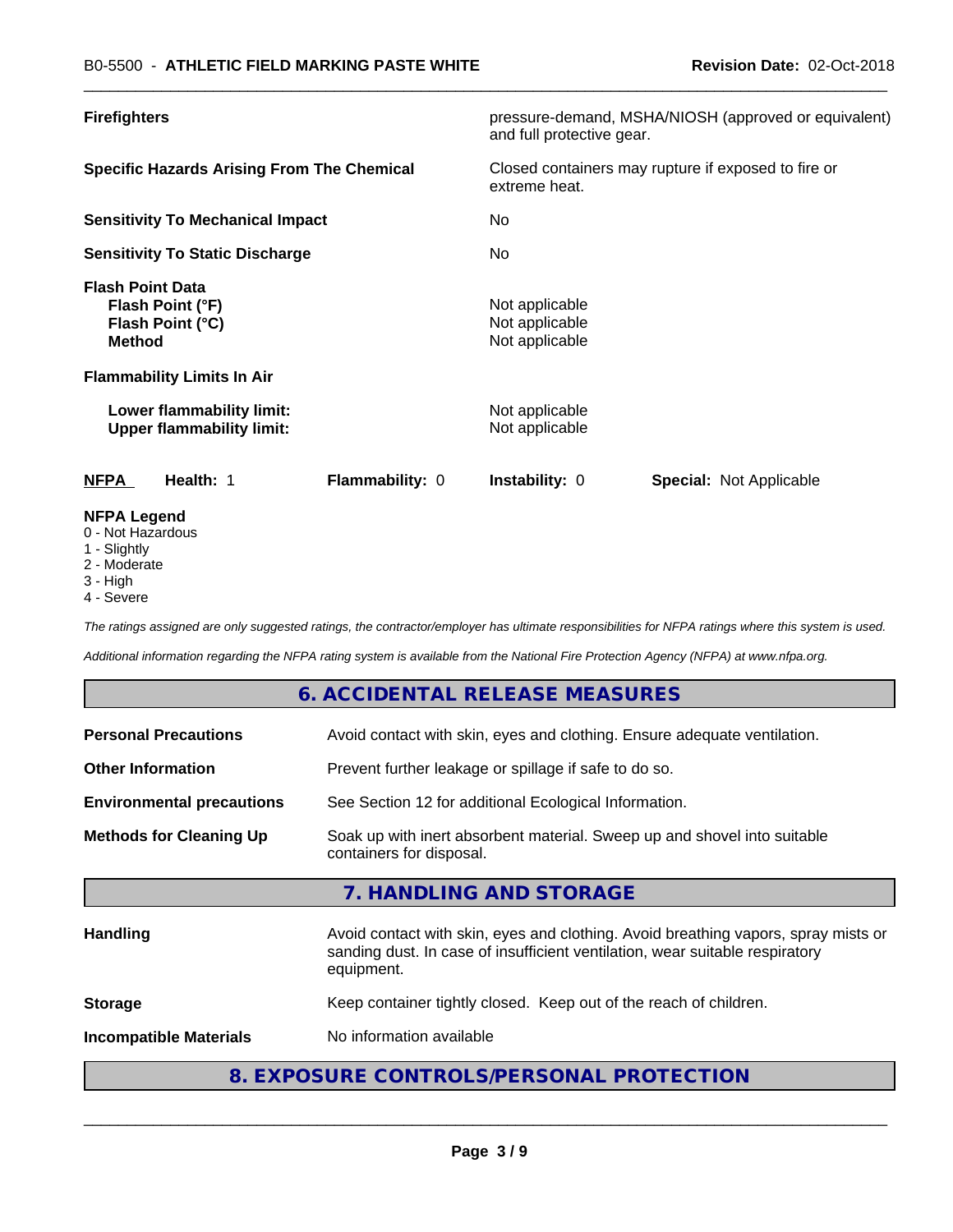#### **Exposure Limits**

| <b>Chemical name</b> | <b>ACGIH TLV</b>  | <b>OSHA PEL</b>            |
|----------------------|-------------------|----------------------------|
| Limestone            | N/E               | 15 mg/m <sup>3</sup> - TWA |
|                      |                   | $5 \text{ ma/m}^3$ - TWA   |
| Titanium dioxide     | 10 mg/m $3$ - TWA | $15 \text{ ma/m}^3$ - TWA  |

#### **Legend**

ACGIH - American Conference of Governmental Industrial Hygienists Exposure Limits OSHA - Occupational Safety & Health Administration Exposure Limits N/E - Not Established

| <b>Engineering Measures</b>          | Ensure adequate ventilation, especially in confined areas. |
|--------------------------------------|------------------------------------------------------------|
| <b>Dorconal Drotoctive Equipment</b> |                                                            |

| <b>Fersonal Frotective Equipment</b> |                                                                          |
|--------------------------------------|--------------------------------------------------------------------------|
| <b>Eye/Face Protection</b>           | Safety glasses with side-shields.                                        |
| <b>Skin Protection</b>               | Protective gloves and impervious clothing.                               |
| <b>Respiratory Protection</b>        | In case of insufficient ventilation wear suitable respiratory equipment. |
|                                      |                                                                          |
| <b>Hygiene Measures</b>              | Avoid contact with skin, eyes and clothing. Remove and wash contaminated |

# **9. PHYSICAL AND CHEMICAL PROPERTIES**

clothing before re-use. Wash thoroughly after handling.

| Appearance                           | liquid                   |
|--------------------------------------|--------------------------|
| Odor                                 | little or no odor        |
| <b>Odor Threshold</b>                | No information available |
| Density (Ibs/gal)                    | $11.7 - 12.1$            |
| <b>Specific Gravity</b>              | $1.41 - 1.45$            |
| рH                                   | No information available |
| <b>Viscosity (cps)</b>               | No information available |
| Solubility(ies)                      | No information available |
| <b>Water solubility</b>              | No information available |
| <b>Evaporation Rate</b>              | No information available |
| Vapor pressure @20 °C (kPa)          | No information available |
| Vapor density                        | No information available |
| Wt. % Solids                         | $45 - 55$                |
| Vol. % Solids                        | $25 - 35$                |
| Wt. % Volatiles                      | $45 - 55$                |
| Vol. % Volatiles                     | $65 - 75$                |
| <b>VOC Regulatory Limit (g/L)</b>    | < 50                     |
| <b>Boiling Point (°F)</b>            | 212                      |
| <b>Boiling Point (°C)</b>            | 100                      |
| <b>Freezing Point (°F)</b>           | 32                       |
| <b>Freezing Point (°C)</b>           | 0                        |
| Flash Point (°F)                     | Not applicable           |
| Flash Point (°C)                     | Not applicable           |
| <b>Method</b>                        | Not applicable           |
| <b>Flammability (solid, gas)</b>     | Not applicable           |
| <b>Upper flammability limit:</b>     | Not applicable           |
| Lower flammability limit:            | Not applicable           |
| <b>Autoignition Temperature (°F)</b> | No information available |
| <b>Autoignition Temperature (°C)</b> | No information available |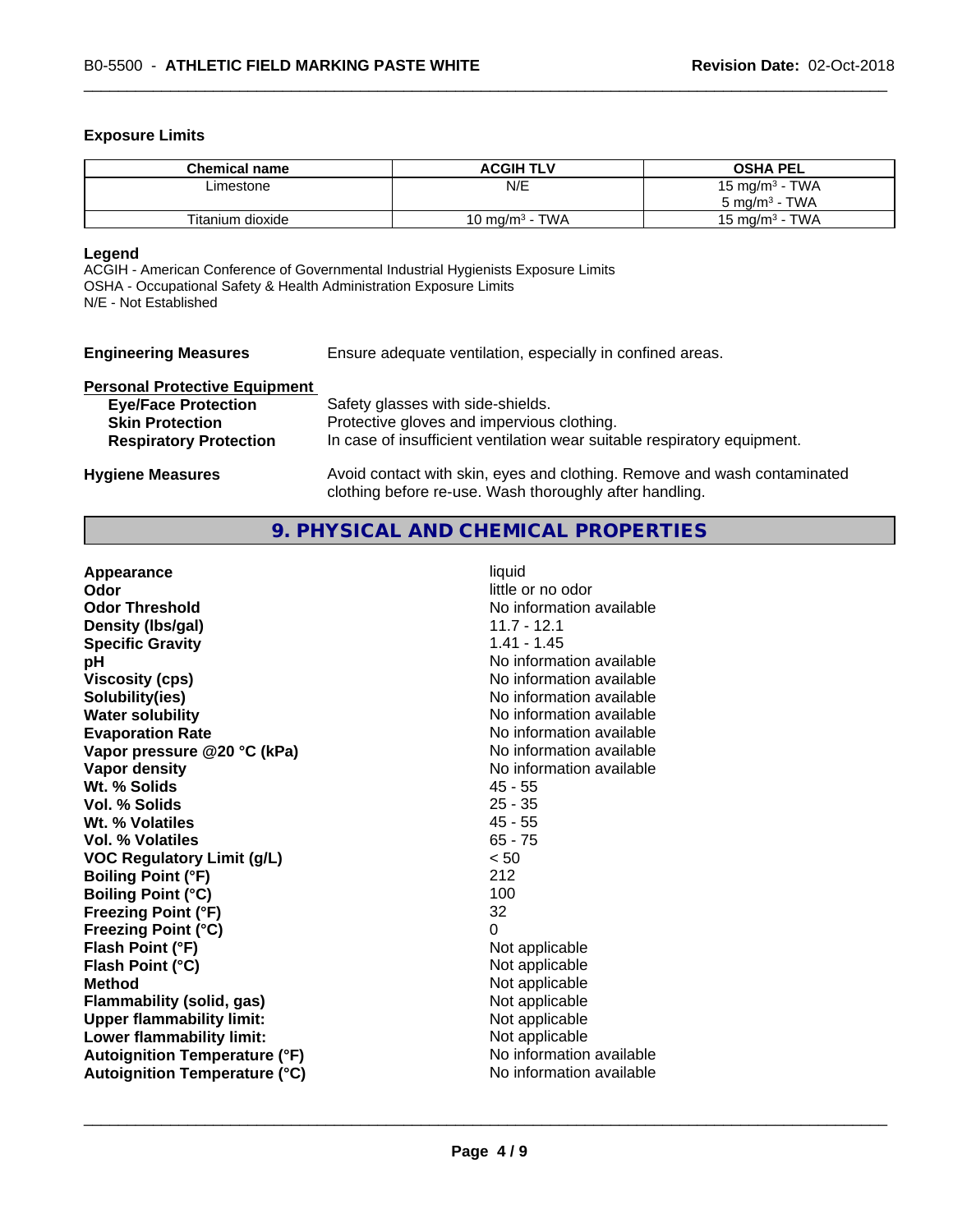### **Decomposition Temperature (°F)** No information available **Decomposition Temperature (°C)** No information available<br> **Partition coefficient Partition available**

**No information available** 

#### **10. STABILITY AND REACTIVITY**

| <b>Reactivity</b>                         | Not Applicable                           |
|-------------------------------------------|------------------------------------------|
| <b>Chemical Stability</b>                 | Stable under normal conditions.          |
| <b>Conditions to avoid</b>                | Prevent from freezing.                   |
| <b>Incompatible Materials</b>             | No materials to be especially mentioned. |
| <b>Hazardous Decomposition Products</b>   | None under normal use.                   |
| <b>Possibility of hazardous reactions</b> | None under normal conditions of use.     |

#### **11. TOXICOLOGICAL INFORMATION**

## **Product Information Information on likely routes of exposure Principal Routes of Exposure** Eye contact, skin contact and inhalation. **Acute Toxicity Product Information** No information available **Symptoms related to the physical,chemical and toxicological characteristics Symptoms** No information available **Delayed and immediate effects as well as chronic effects from short and long-term exposure Eye contact Exercise Solution** May cause slight irritation.<br> **Skin contact** Substance may cause slig Substance may cause slight skin irritation. Prolonged or repeated contact may dry skin and cause irritation. **Inhalation** May cause irritation of respiratory tract.

**Ingestion** Ingestion may cause gastrointestinal irritation, nausea, vomiting and diarrhea.<br>**Sensitization** No information available **Sensitization** No information available **Neurological Effects** No information available.<br> **Mutagenic Effects** No information available. No information available. **Reproductive Effects** No information available. **Developmental Effects** No information available. **Target organ effects** No information available. **STOT** - **single exposure** No information available. **STOT - repeated exposure** No information available. **Other adverse effects** No information available. **Aspiration Hazard** No information available

**Numerical measures of toxicity**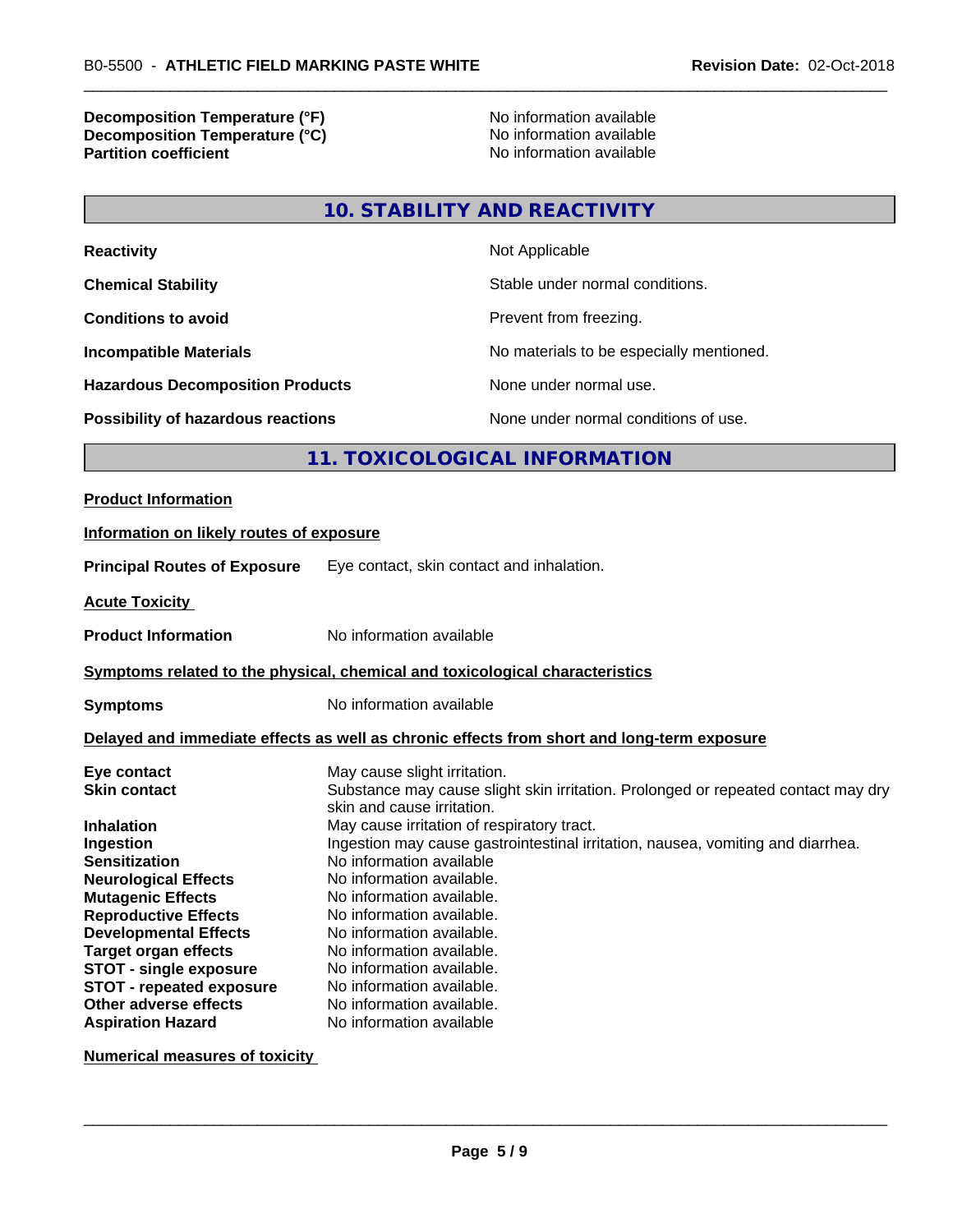#### **The following values are calculated based on chapter 3.1 of the GHS document**

**ATEmix (oral)** 21309 mg/kg

#### **Component Information**

Titanium dioxide LD50 Oral: > 10000 mg/kg (Rat) Sodium nitrite LD50 Oral: 180 mg/kg (Rat) LC50 Inhalation (Dust):  $5.5 \text{ mg/m}^3$  (Rat, 4 hr.)

#### **Carcinogenicity**

*The information below indicateswhether each agency has listed any ingredient as a carcinogen:.*

| <b>Chemical name</b> | <b>IARC</b>         | <b>NTP</b> | <b>OSHA</b> |
|----------------------|---------------------|------------|-------------|
|                      | 2B - Possible Human |            | Listed      |
| Titanium dioxide     | Carcinoɑen          |            |             |
|                      | 2A - Probable Human |            | Listed      |
| Sodium nitrite       | Carcinogen          |            |             |

• Although IARC has classified titanium dioxide as possibly carcinogenic to humans (2B), their summary concludes: "No significant exposure to titanium dioxide is thought to occur during the use of products in which titanium dioxide is bound to other materials, such as paint."

#### **Legend**

IARC - International Agency for Research on Cancer NTP - National Toxicity Program OSHA - Occupational Safety & Health Administration

**12. ECOLOGICAL INFORMATION**

#### **Ecotoxicity Effects**

The environmental impact of this product has not been fully investigated.

#### **Product Information**

#### **Acute Toxicity to Fish**

No information available

#### **Acute Toxicity to Aquatic Invertebrates**

No information available

#### **Acute Toxicity to Aquatic Plants**

No information available

#### **Persistence / Degradability**

No information available.

#### **Bioaccumulation**

There is no data for this product.

#### **Mobility in Environmental Media**

No information available.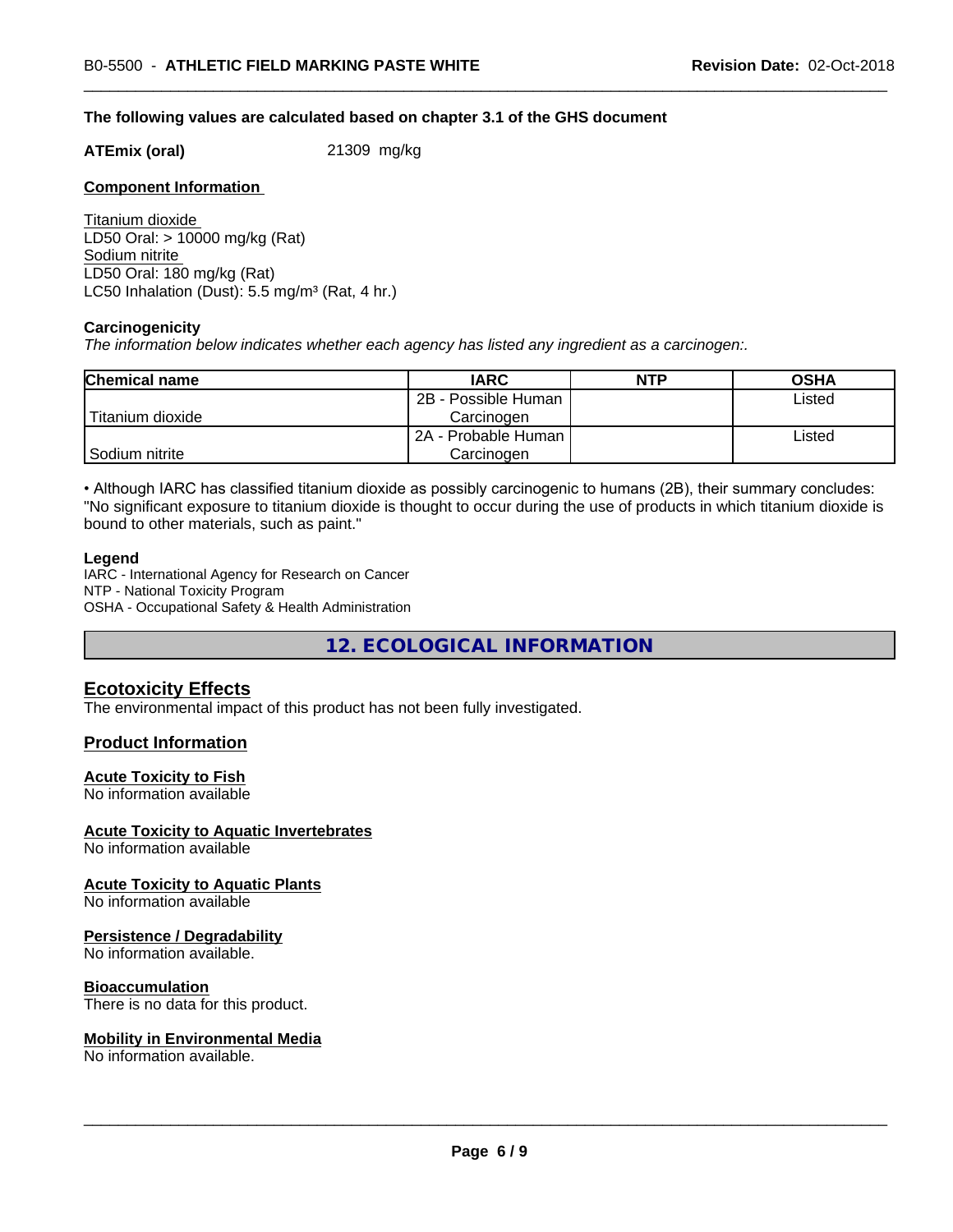#### **Ozone**

No information available

#### **Component Information**

#### **Acute Toxicity to Fish**

No information available Titanium dioxide  $LC50: > 1000$  mg/L (Fathead Minnow - 96 hr.)

#### **Acute Toxicity to Aquatic Invertebrates**

No information available

#### **Acute Toxicity to Aquatic Plants**

No information available

|                                                  | 13. DISPOSAL CONSIDERATIONS                                                                                                                                                                                               |
|--------------------------------------------------|---------------------------------------------------------------------------------------------------------------------------------------------------------------------------------------------------------------------------|
| <b>Waste Disposal Method</b>                     | Dispose of in accordance with federal, state, and local regulations. Local<br>requirements may vary, consult your sanitation department or state-designated<br>environmental protection agency for more disposal options. |
|                                                  | 14. TRANSPORT INFORMATION                                                                                                                                                                                                 |
| <b>DOT</b>                                       | Not regulated                                                                                                                                                                                                             |
| <b>ICAO / IATA</b>                               | Not regulated                                                                                                                                                                                                             |
| <b>IMDG/IMO</b>                                  | Not regulated                                                                                                                                                                                                             |
|                                                  | <b>15. REGULATORY INFORMATION</b>                                                                                                                                                                                         |
| <b>International Inventories</b>                 |                                                                                                                                                                                                                           |
| <b>TSCA: United States</b><br><b>DSL: Canada</b> | Yes - All components are listed or exempt.<br>Yes - All components are listed or exempt.<br>One or more component is listed on NDSL.                                                                                      |
| <b>Federal Regulations</b>                       |                                                                                                                                                                                                                           |
| SARA 311/312 hazardous categorization            |                                                                                                                                                                                                                           |

| Acute health hazard               | Nο  |
|-----------------------------------|-----|
| Chronic Health Hazard             | Yes |
| Fire hazard                       | Nο  |
| Sudden release of pressure hazard | N٥  |
| Reactive Hazard                   | Nο  |

#### **SARA 313**

Section 313 of Title III of the Superfund Amendments and Reauthorization Act of 1986 (SARA). This product contains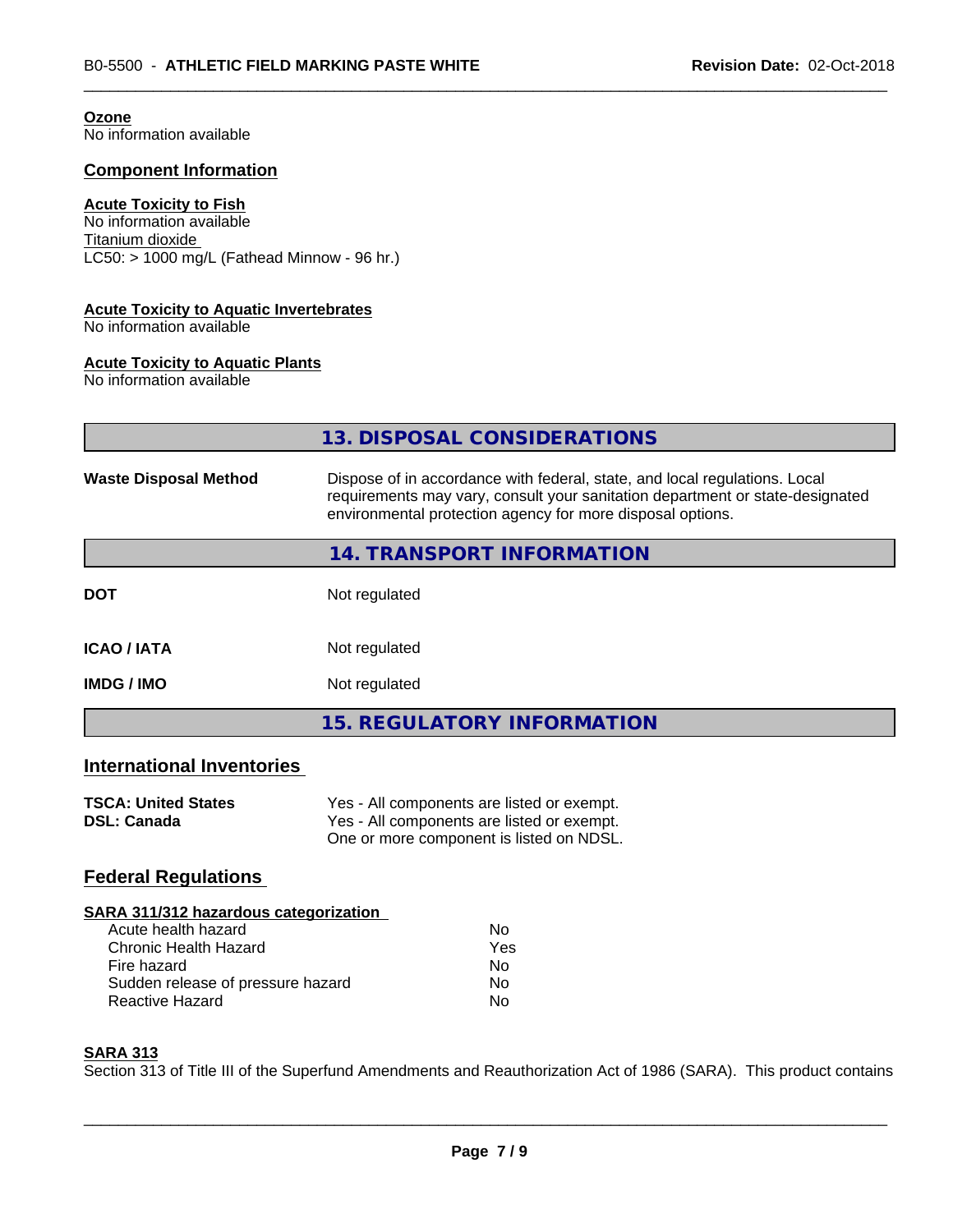a chemical or chemicals which are subject to the reporting requirements of the Act and Title 40 of the Code of Federal Regulations, Part 372:

*None*

#### **Clean Air Act,Section 112 Hazardous Air Pollutants (HAPs) (see 40 CFR 61)**

This product contains the following HAPs:

*None*

#### **US State Regulations**

#### **California Proposition 65**

**WARNING:** Cancer and Reproductive Harm– www.P65warnings.ca.gov

#### **State Right-to-Know**

| <b>Chemical name</b> | <b>Massachusetts</b> | <b>New Jersey</b> | Pennsylvania |
|----------------------|----------------------|-------------------|--------------|
| Limestone            |                      |                   |              |
| Titanium dioxide     |                      |                   |              |
| Sodium nitrite       |                      |                   |              |

#### **Legend**

X - Listed

#### **16. OTHER INFORMATION**

**HMIS** - **Health:** 1\* **Flammability:** 0 **Reactivity:** 0 **PPE:** -

#### **HMIS Legend**

- 0 Minimal Hazard
- 1 Slight Hazard
- 2 Moderate Hazard
- 3 Serious Hazard
- 4 Severe Hazard
- Chronic Hazard
- X Consult your supervisor or S.O.P. for "Special" handling instructions.

*Note: The PPE rating has intentionally been left blank. Choose appropriate PPE that will protect employees from the hazards the material will present under the actual normal conditions of use.*

*Caution: HMISÒ ratings are based on a 0-4 rating scale, with 0 representing minimal hazards or risks, and 4 representing significant hazards or risks. Although HMISÒ ratings are not required on MSDSs under 29 CFR 1910.1200, the preparer, has chosen to provide them. HMISÒ ratings are to be used only in conjunction with a fully implemented HMISÒ program by workers who have received appropriate HMISÒ training. HMISÒ is a registered trade and service mark of the NPCA. HMISÒ materials may be purchased exclusively from J. J. Keller (800) 327-6868.*

 **WARNING!** If you scrape, sand, or remove old paint, you may release lead dust. LEAD IS TOXIC. EXPOSURE TO LEAD DUST CAN CAUSE SERIOUS ILLNESS, SUCH AS BRAIN DAMAGE, ESPECIALLY IN CHILDREN. PREGNANT WOMEN SHOULD ALSO AVOID EXPOSURE.Wear a NIOSH approved respirator to control lead exposure. Clean up carefully with a HEPA vacuum and a wet mop. Before you start, find out how to protect yourself and your family by contacting the National Lead Information Hotline at 1-800-424-LEAD or log on to